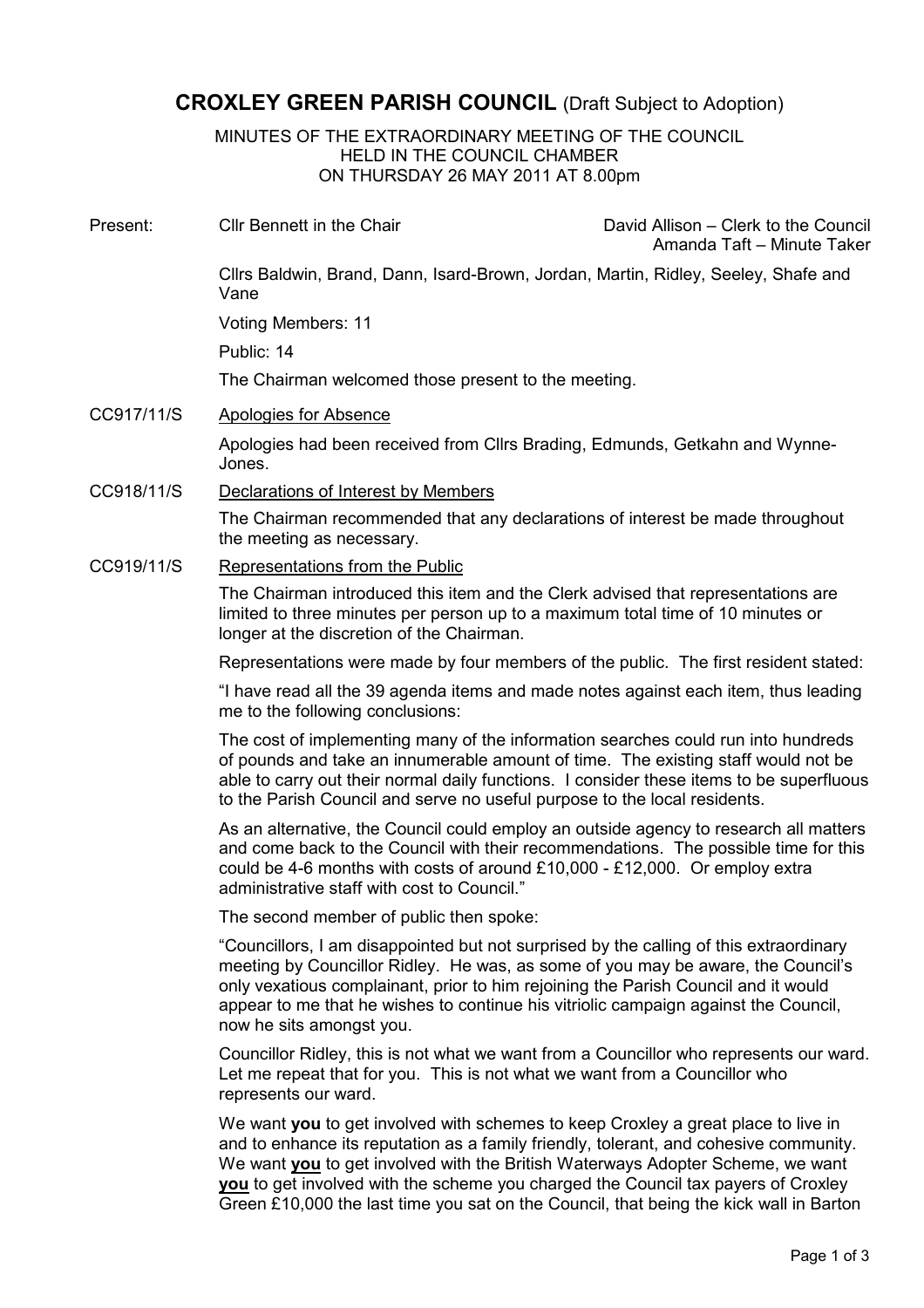Way playing fields. We want you to get involved with the Community Led Plan. We want you to start supporting the people in the many groups, clubs and societies that give up their time for the good of the Community. We want you to volunteer your time and energy in promoting the Parish Council within the Community. We want you to stop wasting your fellow Councillors' time and start supporting their schemes and ideas to enhance Croxley Green even if you have no idea of what you want to do to make Croxley a better place to live in. We want you to stop living in the past, stop acting like a spoiled child and start acting like a Parish Councillor.

In providing the second signature on the notice to call this extraordinary meeting, Councillor Ridley has asked the one Councillor here to have been convicted of benefit fraud. That means he is guilty of either defrauding or misusing tax payers money." [An objection was raised by Cllr Brand who interrupted the resident's representations]. The resident continued: "By allowing this paper to go any further forward you could be providing him with another opportunity of doing so, that being in wasting the time and salary of the tax payer funded Clerk to the Council.

Councillors, I am sure that you did not join the Council to look into many of these matters. I believe you joined the Council to try and make Croxley Green better for everyone who lives, works or visits here. We ask that you treat this paper as a whole with the contempt it deserves, consign it to the bin of vexatiousness and go forward with your schemes and ideas for Croxley. Thank you."

The third member of public congratulated Cllr Ridley and stated that he had had numerous meetings with the Clerk and had never received a satisfactory response.

[Post meeting note from the Clerk: The then Chairman and I had one meeting with this gentleman on 13 March 2008 (see comment below), it is unfortunate he was not happy with the response.]

The fourth member of public asked the Clerk to write to him regarding the Capital Programme of money requested from Three Rivers District Council. The Clerk was also asked if the issues raised by the accountants in 2009 had been resolved.

[Post meeting note from the Clerk: For the benefit of those who are unaware, this representation refers to Audit matters in 2008/2009. Had the resident checked our web site for our Accounts for 2010, he would have seen that the Audit Commission's appointed External Auditor gave us a clean bill of health; a 'clean audit' so his attempt at undermining the Council was ill-founded. He, and his friend, had been afforded a meeting with both the then Chairman and myself to discuss their issues; the fact that he may not have liked the answers is a matter for him to address.]

CC920/11/S Request for Extraordinary Meeting by Cllrs Brand and Ridley under Standing Order 6(d) – Chairman to call such a meeting

> The Chairman explained for the benefit of the public and Cllrs (both re-elected and new) that an Extraordinary Meeting is called for matters of a time sensitive nature, ie for urgent items that cannot wait until the next meeting. The Chairman added that none of the 39 items had been discussed with the Chairman or Clerk prior to being handed to him immediately after the Annual General Meeting.

The Chairman added that The Good Councillor's Guide which had been included in the welcome pack explained the importance of Cllrs being fully aware of the matters to be discussed before the meeting in order that they can undertake their own research and make informed decisions. The Chairman added that Cllrs were welcome to come to the office to discuss matters although the office resources are as much a resource as the money collected through the precept.

Cllr Dann stated that he had asked the Clerk for an estimate for the cost of investigating the matters for which the Extraordinary Meeting had been called and the Clerk had estimated it to be 296 hours and a cost of £5,695. Cllr Dann added that this money would be money not spent on Croxley Green.